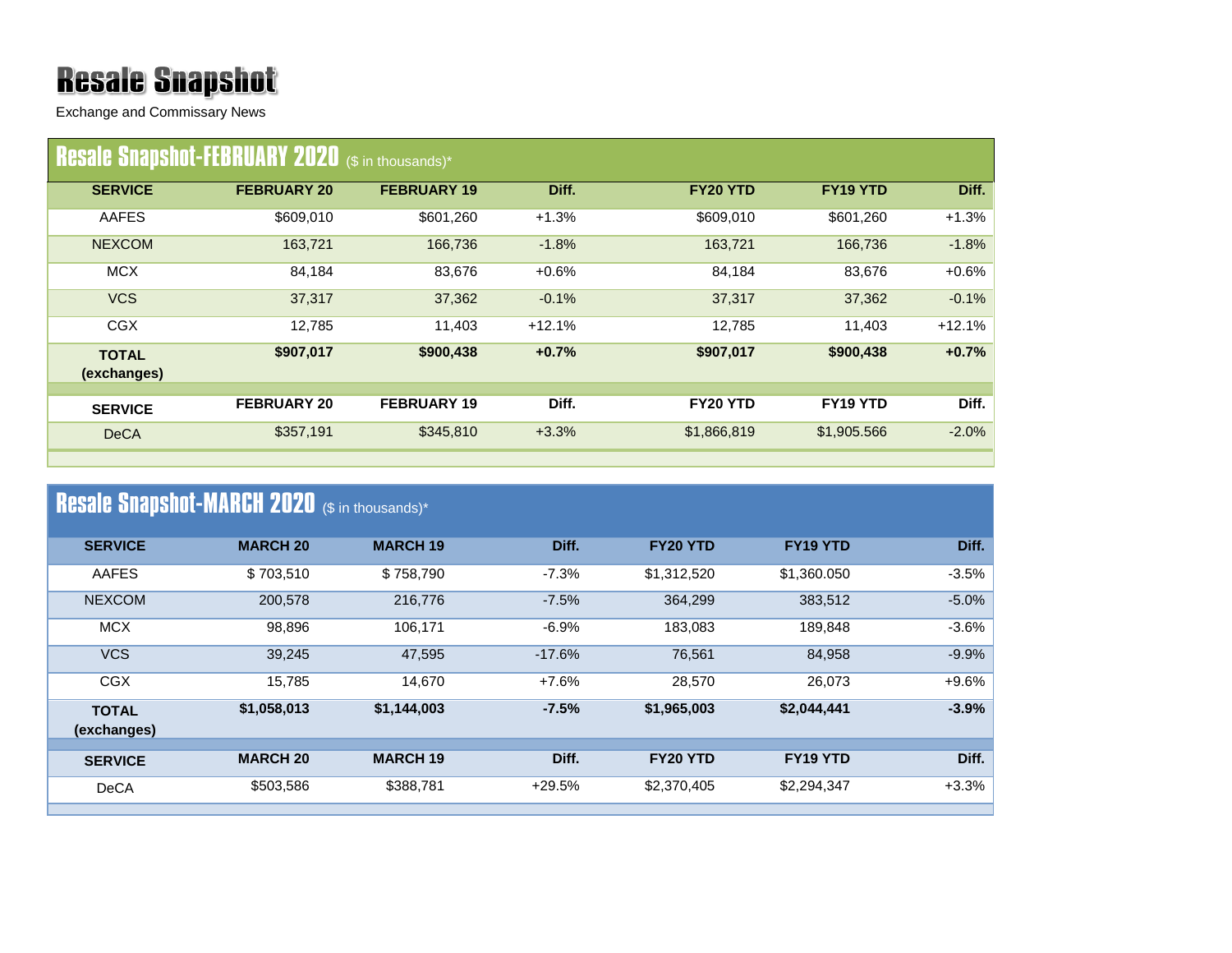| <b>Resale Snapshot-APRIL 2020</b> (\$ in thousands)* |                 |                 |           |             |                 |          |  |
|------------------------------------------------------|-----------------|-----------------|-----------|-------------|-----------------|----------|--|
| <b>SERVICE</b>                                       | <b>APRIL 20</b> | <b>APRIL 19</b> | Diff.     | FY20 YTD    | <b>FY19 YTD</b> | Diff.    |  |
| AAFES                                                | \$520,220       | \$658,640       | $-21.0%$  | \$1,832,740 | \$2,018,690     | $-9.2%$  |  |
| <b>NEXCOM</b>                                        | 140,192         | 179,446         | $-21.9%$  | 504,491     | 562,958         | $-10.4%$ |  |
| <b>MCX</b>                                           | 72,948          | 90,892          | $-19.7\%$ | 256,355     | 280,740         | $-8.7\%$ |  |
| <b>VCS</b>                                           | 21,930          | 40,413          | $-45.7%$  | 98,493      | 125,371         | $-21.4%$ |  |
| <b>CGX</b>                                           | 12,681          | 12,194          | $+4.0%$   | 41,250      | 38,257          | $+8.0%$  |  |
| <b>TOTAL</b><br>(exchanges)                          | \$767,970       | \$981,585       | $-21.8%$  | \$2,733,329 | \$3,026,026     | $-9.7%$  |  |
| <b>SERVICE</b>                                       | <b>APRIL 20</b> | <b>APRIL 19</b> | Diff.     | FY20 YTD    | <b>FY19 YTD</b> | Diff.    |  |
|                                                      |                 |                 |           |             |                 |          |  |
| DeCA                                                 | \$386,611       | \$357,832       | $+8.0%$   | \$2,757,016 | \$2,652,179     | $+4.0%$  |  |

|  | <b>Resale Snapshot-MAY 2020</b> (\$ in thousands)* |  |  |
|--|----------------------------------------------------|--|--|
|--|----------------------------------------------------|--|--|

| <b>MAY 20</b> | <b>MAY 19</b> | Diff.    | FY20 YTD    | FY19 YTD    | Diff.    |
|---------------|---------------|----------|-------------|-------------|----------|
| \$531,160     | \$654,200     | $-18.8%$ | \$2,363,900 | \$2,672,890 | $-11.6%$ |
| 164,923       | 181,629       | $-9.2%$  | 669,414     | 744.587     | $-10.1%$ |
| 79,975        | 87,554        | $-8.7%$  | 336,330     | 368,293     | $-8.7%$  |
| 19,399        | 38,180        | $-49.2%$ | 117,892     | 163,551     | $-27.9%$ |
| 14.716        | 12,027        | $+22.4%$ | 55,966      | 50,294      | $+11.3%$ |
| \$810,173     | \$973,589     | $-16.8%$ | \$3,543,099 | \$3,999,616 | $-11.4%$ |
| <b>MAY 20</b> | <b>MAY 19</b> | Diff.    | FY20 YTD    | FY19 YTD    | Diff.    |
| \$374,564     | \$379,689     | $-1.3%$  | \$3,131,580 | \$3,031,868 | $+3.3%$  |
|               |               |          |             |             |          |